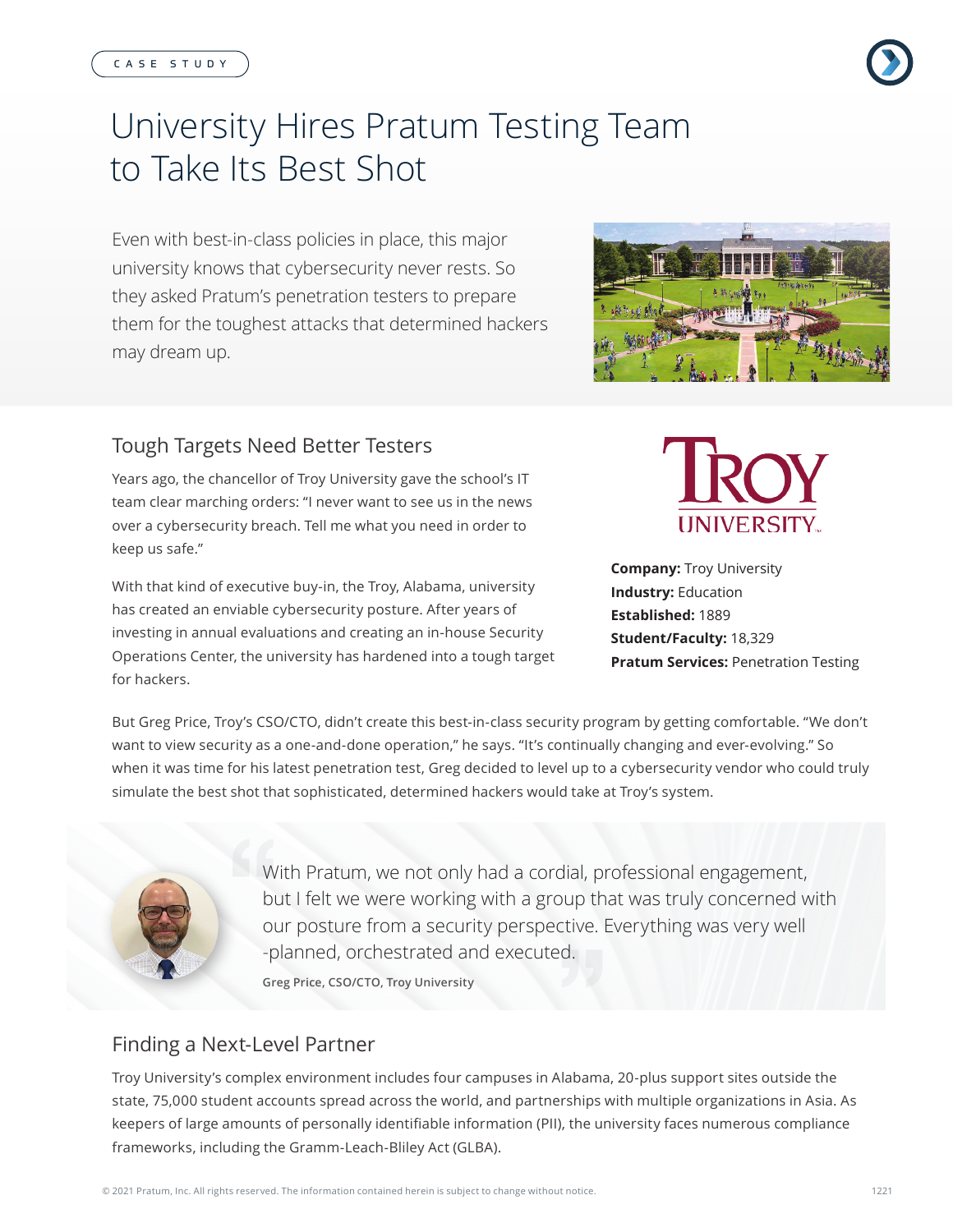With so much to protect, Troy has implemented a wide array of cybersecurity best practices. Along the way, Troy's team realized it needed to upgrade to a cybersecurity consultant who could deliver more than basic, offthe-shelf attacks. "We were getting templated reports that didn't give us many productive things to do," Greg says. "We needed someone who would take a very critical and professional look and try to break it."

After a referral from a colleague, Greg interviewed Pratum and hired the team to do a comprehensive risk assessment. Pratum's assessment won Greg's confidence—and found few holes in the university's policies and controls. Next up was the penetration test.

## Pen Testers Square Off with the Security Team

During the scoping phrase, Greg asked Pratum to test several IP addresses and web apps in a black-box format. The pen testers got almost no information about the environment they faced, and Troy's security team got no warnings that would help them prepare their defenses. Greg told Pratum's team to focus heavily on network exploitation and the critical web apps exposed to the general public.

Pratum's team used automated scans to identify vulnerabilities, then tried to manually exploit weaknesses and pivot into the larger system. Typical of a heavyweight fight, the early rounds were a stalemate. The university's artificial intelligence tools blocked much of the common reconnaissance hackers try. "Things you'd expect to see on 99% of web apps in the recon stage were pretty much knocked away initially," Pratum Senior Penetration Tester Jason Moulder says.

Moving past the scans, Pratum's testers entered the real chess match against Troy's security team. The testers customized their manual attacks with the kind of intel gathering that hackers would do. For example, Jason looked for news about research happening at Troy University labs, knowing that hackers love to target cuttingedge intellectual property.

When he started attacking the system, Jason quickly found "honeypots" that Troy's team left as soft targets to bait hackers into revealing their methods. Sidestepping the traps, Pratum went after the real targets—and found Troy's human analysts waiting. Spotting anomalous activities, Troy's team quickly isolated networks to prevent pivots. "Tools do a lot," Jason says, "but not everything. That's where the human aspect comes in. They were proactive, not reactive."

Pratum's team accessed some information they could use to target users through their Google accounts or other outside vectors. But Troy's system was mostly locked up tight. "Troy is a hard target because of the mitigations they have in place," Jason says. "Stuff would start to work, but then they would pick up on the activity and shut it down. It's good to know that they're on top of things."

## But What About the End Users?

Cybersecurity conventional wisdom holds that it's easier to hack a person than a server. But what about in an organization that provides constant security training? To find out, Troy University included a Pratum phishing campaign designed to test the savviest users.

"When I described what I wanted to see, Pratum said, 'Are you sure?'" Greg says. "I told them that we bombard these users with things to enhance their awareness. Just throwing misspelled messages and a few odd logos at them isn't going to work. Go after them, and we'll see if they're behaving properly."